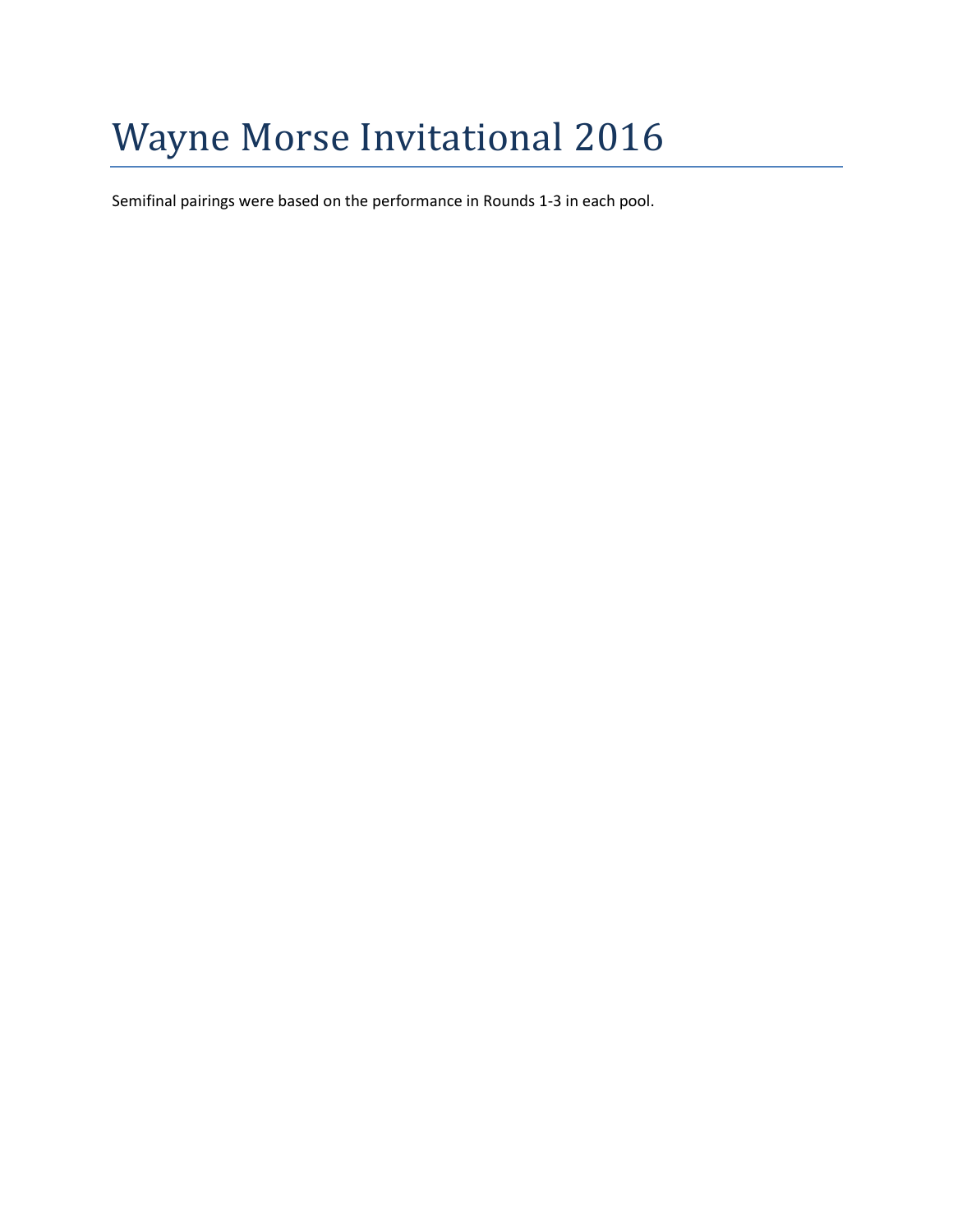### **Wayne Morse Invitational -- Pool A Eugene, OR January 23, 2016**

|                                                                            | ROUND 1                                        | ROUND <sub>2</sub>                             | <b>ROUND 3</b>                                      |                                                                                                |
|----------------------------------------------------------------------------|------------------------------------------------|------------------------------------------------|-----------------------------------------------------|------------------------------------------------------------------------------------------------|
| Clackamas LL<br>Clackamas                                                  | AFF<br>W<br><b>OES GL</b><br>McKibben,         | W<br>Neg<br>TigardKP<br>Ford, Geor             | W<br>AFF<br>Sam BaSW<br>Erwig, Ale                  | 170.00<br>$3-0$<br>3<br>1st Seed                                                               |
| Jonathan Lee<br>Kacie Lee                                                  | 30<br>27                                       | 29<br>28                                       | 29<br>27                                            | 29.00<br>88.00<br>1st Spkr<br>27.00<br>82.00                                                   |
| OES GL<br><b>OES</b><br>Vikul Gupta<br>Jennifer Lee                        | L<br>Neg<br>ClackaLL<br>McKibben,<br>28<br>28  | AFF<br>L<br>Sam BaSW<br>Eddins, Ke<br>26<br>25 | L<br>Neg<br>TigardKP<br>Viales, Ja<br>27<br>28      | 162.00<br>$0 - 3$<br>6<br>4th Seed<br>27.00<br>81.00<br>28.00<br>81.00                         |
| Sam Barlow SW<br>Sam Barlow<br><b>Austin Schubert</b><br>Rachael Wilczewsi | W<br>AFF<br>TigardKP<br>Nilles, Ca<br>28<br>27 | W<br>Neg<br>OES GL<br>Eddins, Ke<br>28<br>28   | L<br>Neg<br>ClackaLL<br>Erwig, Ale<br>28<br>28      | 167.00<br>$2 - 1$<br>4<br>2nd Seed<br>28.00<br>84.00<br>2nd Spkr<br>83.00<br>28.00<br>4th Spkr |
| Tigard KP<br>Tigard<br>Tristan Kelleher<br>Marco Predovic                  | L<br>Neg<br>Sam BaSW<br>Nilles, Ca<br>28<br>26 | AFF<br>L<br>ClackaLL<br>Ford, Geor<br>27<br>27 | W<br>AFF<br><b>OES GL</b><br>Viales, Ja<br>28<br>26 | 162.00<br>$1 - 2$<br>5<br>3rd Seed<br>$28.00$ 3rd Spkr<br>83.00<br>26.00<br>79.00              |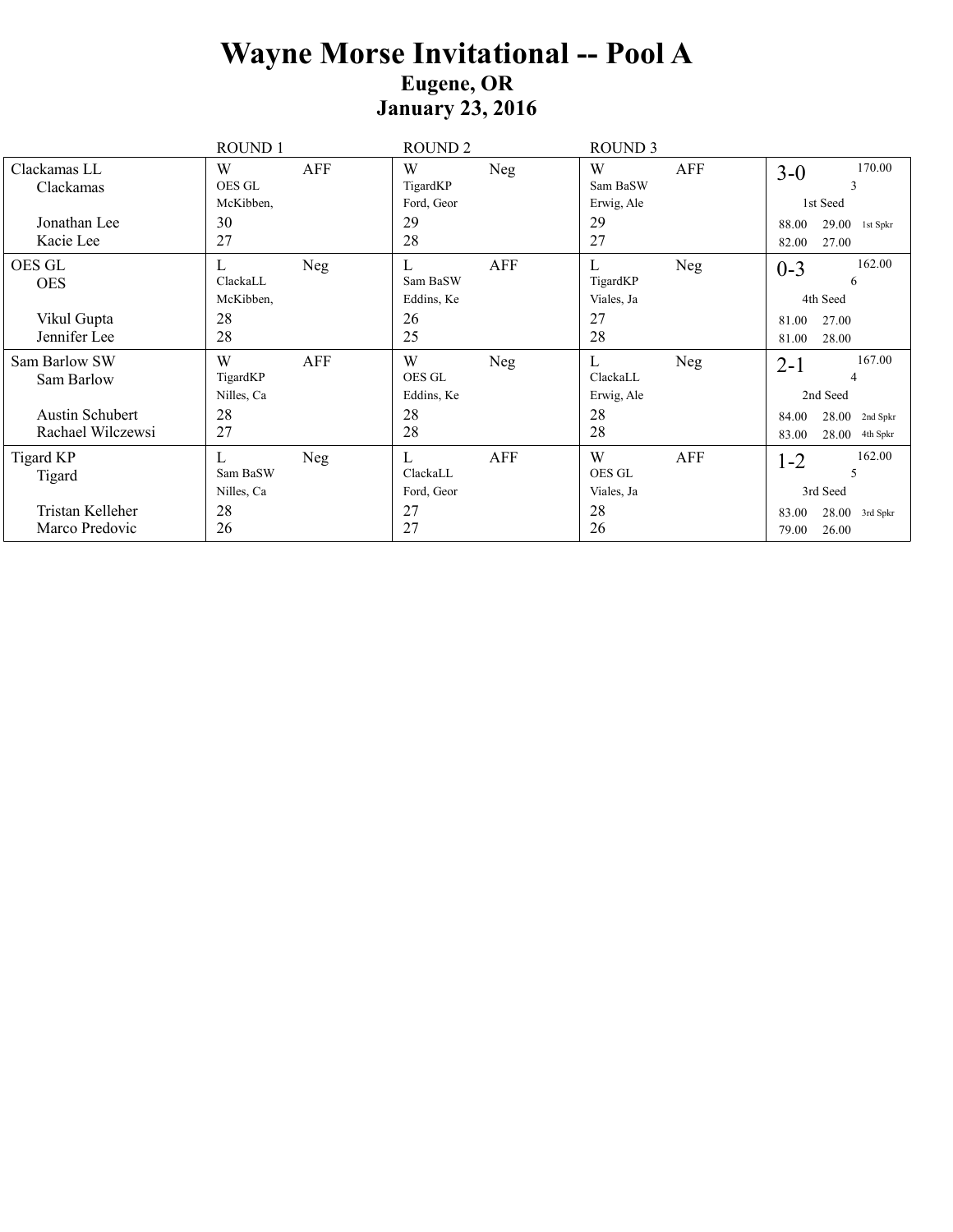### **Wayne Morse Invitational -- Pool B Eugene, OR January 23, 2016**

|                                                              | ROUND 1                                             | <b>ROUND 2</b>                                     | <b>ROUND 3</b>                                 |                                                                                                |
|--------------------------------------------------------------|-----------------------------------------------------|----------------------------------------------------|------------------------------------------------|------------------------------------------------------------------------------------------------|
| Lincoln CW<br>Lincoln                                        | AFF<br>L<br>Oak HiLS<br>Little, Ma                  | W<br>Neg<br>WestviBL<br>Smith, Mac                 | L<br>Neg<br><b>OES GR</b><br>Endsley, E        | 157.00<br>$1 - 2$<br>5<br>3rd Seed                                                             |
| Robert Cagle<br>Cedric Wong                                  | 25<br>26                                            | 26<br>27                                           | 26<br>27                                       | 26.00<br>77.00<br>27.00<br>80.00                                                               |
| <b>OES GR</b><br><b>OES</b><br>Alex Garten<br>Louis Reichman | W<br>AFF<br>WestviBL<br>Stirewalt,<br>28<br>29      | W<br>Neg<br>Oak HiLS<br>McKibben,<br>29<br>28      | W<br>AFF<br>LincolCW<br>Endsley, E<br>28<br>29 | 171.00<br>$3-0$<br>3<br>1st Seed<br>$28.00$ 3rd Spkr<br>85.00<br>86.00<br>29.00<br>2nd Spkr    |
| Oak Hill LS<br>Oak Hill<br>Laurel Eddins<br>Conrad Sproul    | W<br>Neg<br>LincolCW<br>Little, Ma<br>28<br>27      | L<br>AFF<br><b>OES GR</b><br>McKibben,<br>29<br>28 | W<br>AFF<br>WestviBL<br>Ford, Geor<br>29<br>28 | 169.00<br>$2 - 1$<br>4<br>2nd Seed<br>29.00<br>86.00<br>1st Spkr<br>28.00<br>83.00<br>4th Spkr |
| Westview BL<br>Westview<br>Maya Bedge<br>Sim Low             | L<br>Neg<br><b>OES GR</b><br>Stirewalt,<br>26<br>27 | L<br>AFF<br>LincolCW<br>Smith, Mac<br>27<br>28     | L<br>Neg<br>Oak HiLS<br>Ford, Geor<br>27<br>27 | 162.00<br>$0 - 3$<br>6<br>4th Seed<br>27.00<br>80.00<br>27.00<br>82.00                         |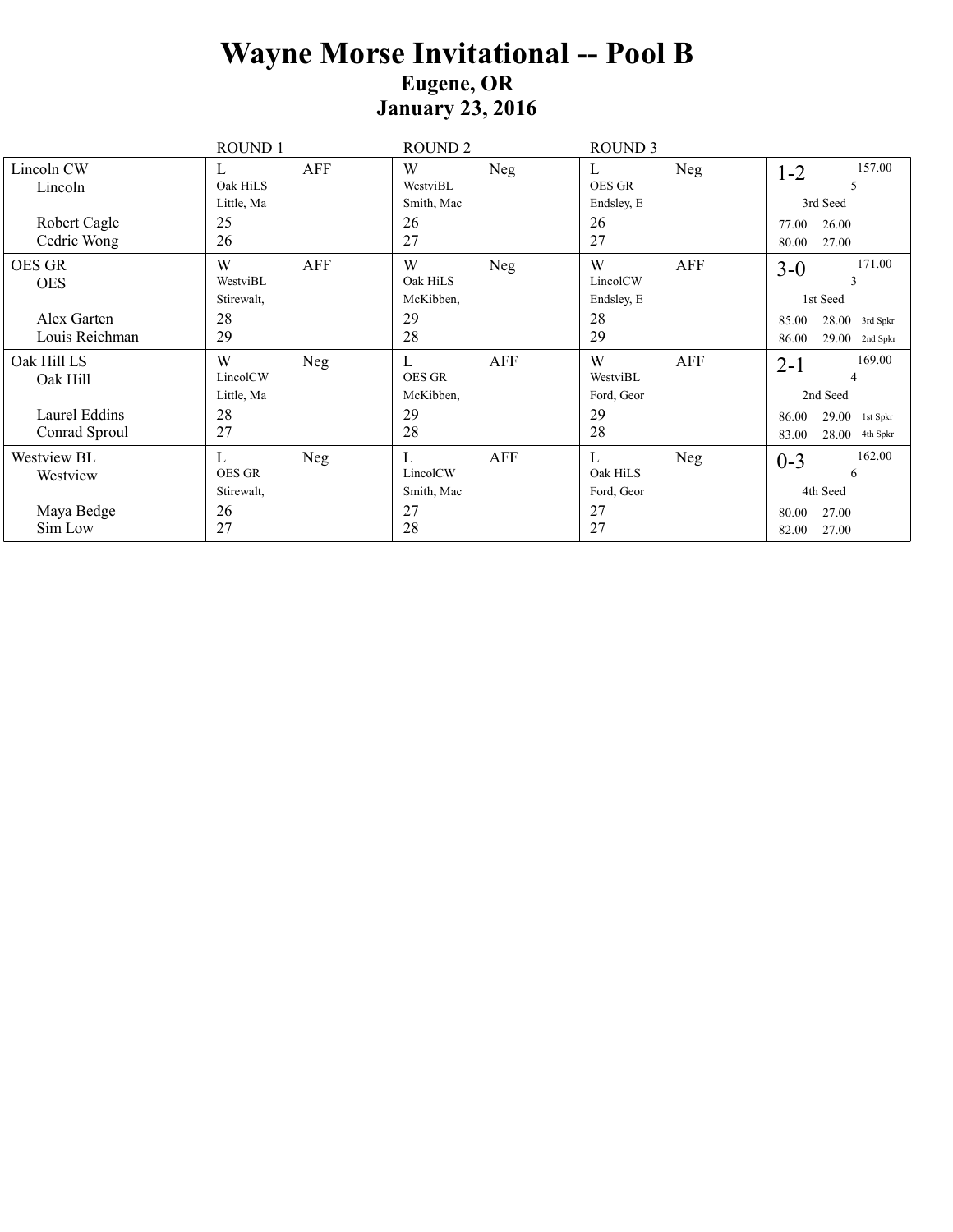### **Wayne Morse Invitational -- Pool C Eugene, OR January 23, 2016**

|                                                                | ROUND 1                                        | ROUND <sub>2</sub>                                  | ROUND <sub>3</sub>                                    |                                                                                              |
|----------------------------------------------------------------|------------------------------------------------|-----------------------------------------------------|-------------------------------------------------------|----------------------------------------------------------------------------------------------|
| Cleveland KS<br>Cleveland                                      | AFF<br>L<br><b>OES SW</b><br>Labuza, An        | Neg<br>L<br>OES JL<br>Geddes, Ch                    | W<br>AFF<br>LincolBS<br>Eddins, Ke                    | 161.00<br>$1 - 2$<br>5<br>3rd Seed                                                           |
| Mathias Knight<br>Quinn Samoulidis                             | 27<br>27                                       | 26<br>27                                            | 27<br>27                                              | 27.00<br>80.00<br>27.00<br>81.00<br>4th Spkr                                                 |
| Lincoln BS<br>Lincoln<br>Abigail Butler<br>Joe Schlechter      | AFF<br>L<br>OES JL<br>Endsley, R<br>25<br>27   | L<br>Neg<br><b>OES SW</b><br>Erwig, Ale<br>26<br>27 | L<br><b>Neg</b><br>ClevelKS<br>Eddins, Ke<br>25<br>26 | 156.00<br>$0 - 3$<br>6<br>4th Seed<br>25.00<br>76.00<br>27.00<br>80.00                       |
| <b>OES JL</b><br><b>OES</b><br>Cyrus Johannes<br>Soren Little  | W<br>Neg<br>LincolBS<br>Endsley, R<br>29<br>29 | W<br>AFF<br>ClevelKS<br>Geddes, Ch<br>29<br>30      | W<br>Neg<br><b>OES SW</b><br>Smith, Mac<br>30<br>29   | 176.00<br>$3-0$<br>3<br>1st Seed<br>88.00<br>29.00<br>2nd Spkr<br>88.00<br>29.00<br>1st Spkr |
| <b>OES SW</b><br><b>OES</b><br>Julianne Zhao<br>Julia Witteman | W<br>Neg<br>ClevelKS<br>Labuza, An<br>27<br>28 | W<br>AFF<br>LincolBS<br>Erwig, Ale<br>26<br>27      | L<br>AFF<br><b>OES JL</b><br>Smith, Mac<br>28<br>28   | 164.00<br>$2 - 1$<br>4<br>2nd Seed<br>27.00<br>81.00<br>$28.00$ 3rd Spkr<br>83.00            |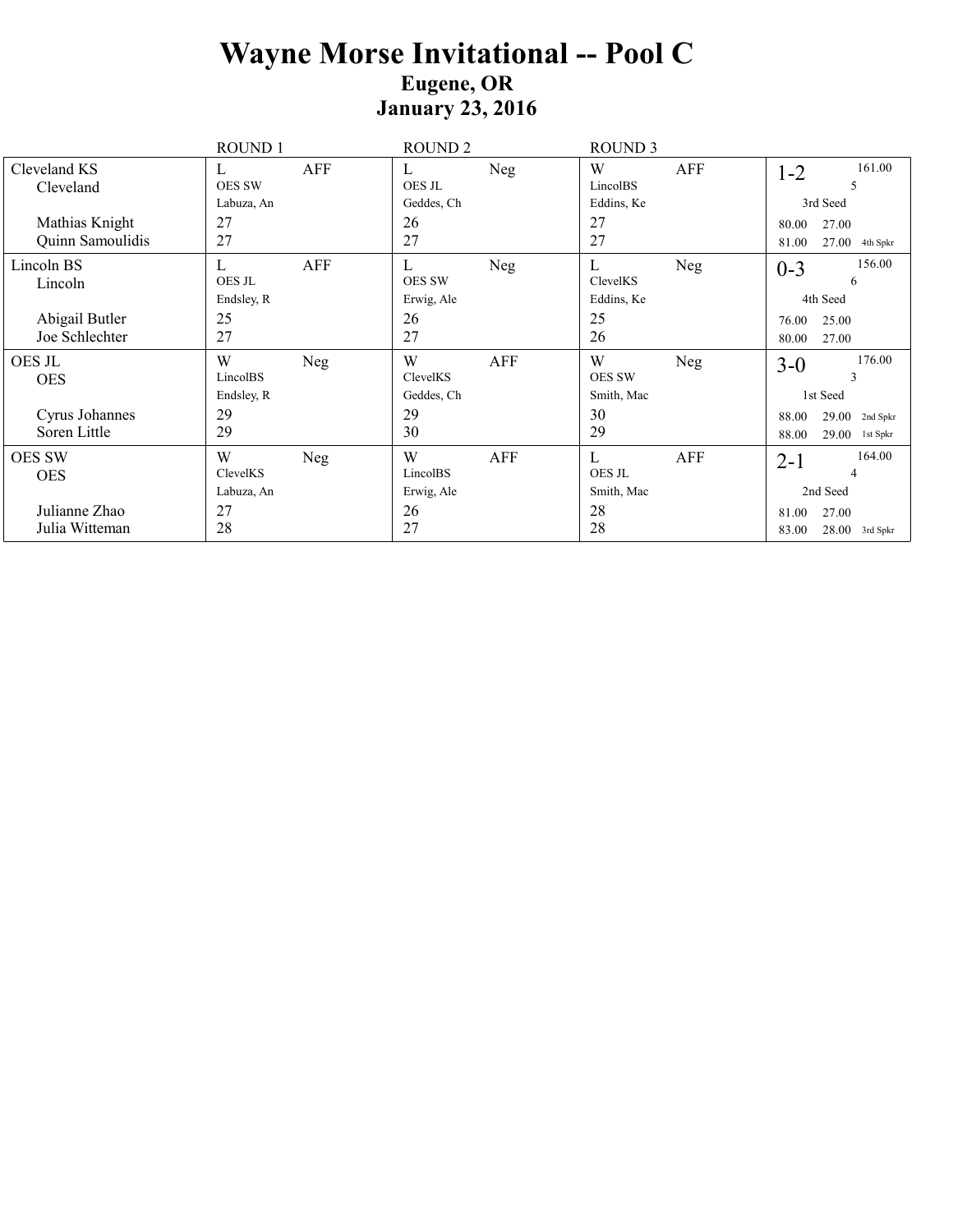### **Wayne Morse Invitational -- Pool D Eugene, OR January 23, 2016**

|                                                                  | ROUND 1                                             | ROUND <sub>2</sub>                             | ROUND 3                                                        |                                                                                                |
|------------------------------------------------------------------|-----------------------------------------------------|------------------------------------------------|----------------------------------------------------------------|------------------------------------------------------------------------------------------------|
| Clackamas HL<br>Clackamas                                        | Neg<br>L<br>WestviSW<br>Smith, Mac                  | AFF<br>L<br><b>OES CJ</b><br>Endsley, E        | AFF<br>L<br>South LS<br>Nilles, Ca                             | 159.00<br>$0 - 3$<br>6<br>4th Seed                                                             |
| Nelson Wong<br>William Lau                                       | 26<br>26                                            | 27<br>27                                       | 26<br>27                                                       | 26.00<br>79.00<br>27.00<br>80.00                                                               |
| <b>OES CJ</b><br><b>OES</b><br>Ellie Chang<br>Simran Jhooty      | L<br>AFF<br>South LS<br>Amo, Dylan<br>27<br>28      | W<br>Neg<br>ClackaHL<br>Endsley, E<br>28<br>28 | W<br>Neg<br>WestviSW<br>Labuza, An<br>27<br>26                 | 164.00<br>$2 - 1$<br>4<br>2nd Seed<br>27.00<br>82.00<br>4th Spkr<br>28.00<br>82.00<br>3rd Spkr |
| South Eugene LS<br>South Eugene<br>Henry Lininger<br>Leo Saenger | W<br>Neg<br><b>OES CJ</b><br>Amo, Dylan<br>29<br>29 | W<br>AFF<br>WestviSW<br>Endsley, R<br>29<br>29 | W<br>Neg<br>ClackaHL<br>Nilles, Ca<br>30<br>29                 | 175.00<br>$3-0$<br>3<br>1st Seed<br>29.00<br>88.00<br>1st Spkr<br>87.00<br>29.00<br>2nd Spkr   |
| Westview SW<br>Westview<br>Pranay Sharma<br>Austin Wang          | W<br>AFF<br>ClackaHL<br>Smith, Mac<br>27<br>28      | L<br>Neg<br>South LS<br>Endsley, R<br>26<br>26 | $\mathbf{L}$<br>AFF<br><b>OES CJ</b><br>Labuza, An<br>26<br>27 | 160.00<br>$1 - 2$<br>5<br>3rd Seed<br>26.00<br>79.00<br>27.00<br>81.00                         |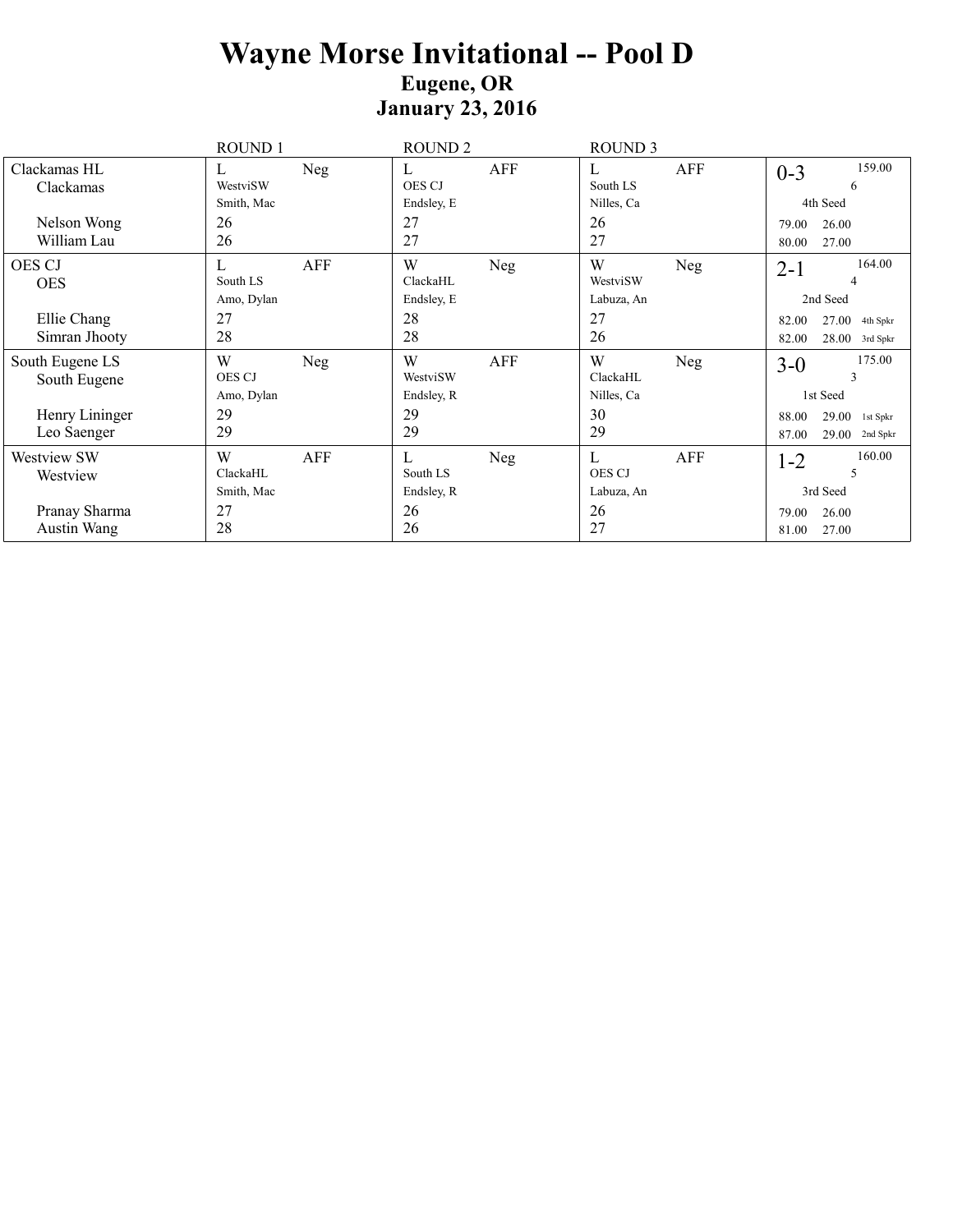## **Wayne Morse Invitational -- Policy Eugene, OR January 23, 2016**

|                                                                 | <b>ROUND1</b>                                                        | <b>ROUND 2</b>                                        | <b>ROUND 3</b>                                                   |                                                                                      |
|-----------------------------------------------------------------|----------------------------------------------------------------------|-------------------------------------------------------|------------------------------------------------------------------|--------------------------------------------------------------------------------------|
| Clackamas HL<br>Clackamas<br>Nelson Wong<br>William Lau         | L<br>Neg<br>WestviSW<br>Smith, Mac<br>26<br>26                       | L<br><b>AFF</b><br>OES CJ<br>Endsley, E<br>27<br>27   | $\mathbf{L}$<br><b>AFF</b><br>South LS<br>Nilles, Ca<br>26<br>27 | 210.00<br>$0 - 4$<br>8<br>103.00<br>52.00<br>54.00<br>107.00                         |
| Clackamas LL<br>Clackamas<br>Jonathan Lee                       | W<br><b>AFF</b><br>OES GL<br>McKibben,<br>30                         | W<br>Neg<br>TigardKP<br>Ford, Geor<br>29              | W<br><b>AFF</b><br>Sam BaSW<br>Erwig, Ale<br>29                  | 225.00<br>$4 - 0$<br>$\tau$<br>2nd Seed<br>58.00 1st Spkr<br>117.00                  |
| Kacie Lee                                                       | 27                                                                   | 28                                                    | 27                                                               | 54.00<br>108.00                                                                      |
| Cleveland KS<br>Cleveland<br>Mathias Knight<br>Quinn Samoulidis | $\mathbf L$<br><b>AFF</b><br><b>OES SW</b><br>Labuza, An<br>27<br>27 | L<br>Neg<br>OES JL<br>Geddes, Ch<br>26<br>27          | W<br><b>AFF</b><br>LincolBS<br>Eddins, Ke<br>27<br>27            | 215.00<br>$2 - 2$<br>$\tau$<br>107.00 54.00                                          |
|                                                                 |                                                                      |                                                       |                                                                  | 108.00 54.00<br>209.00                                                               |
| Lincoln BS<br>Lincoln<br>Annabelle Butler<br>Joe Schlechter     | L<br><b>AFF</b><br>OES JL<br>Endsley, R<br>25<br>27                  | L<br>Neg<br><b>OES SW</b><br>Erwig, Ale<br>26<br>27   | $\mathbf{L}$<br>Neg<br>ClevelKS<br>Eddins, Ke<br>25<br>26        | $1 - 3$<br>7<br>103.00 51.00<br>106.00 53.00                                         |
| Lincoln CW<br>Lincoln                                           | L<br><b>AFF</b><br>Oak HiLS<br>Little, Ma                            | W<br>Neg<br>WestviBL<br>Smith, Mac                    | $\mathbf{L}$<br>Neg<br><b>OES GR</b><br>Endsley, E               | 211.00<br>$2 - 2$<br>8                                                               |
| Robert Cagle<br>Cedric Wong                                     | 25<br>26                                                             | 26<br>27                                              | 26<br>27                                                         | 104.00<br>52.00<br>107.00 54.00                                                      |
| OES CJ<br><b>OES</b><br>Ellie Chang<br>Simran Jhooty            | $\mathbf{L}$<br>AFF<br>South LS<br>Amo, Dylan<br>27<br>28            | W<br>Neg<br>ClackaHL<br>Endsley, E<br>28<br>28        | W<br>Neg<br>WestviSW<br>Labuza, An<br>27<br>26                   | 218.00<br>$2 - 2$<br>8<br>109.00 54.00<br>109.00 55.00                               |
| OES GL<br><b>OES</b><br>Vikul Gupta<br>Jennifer Lee             | L<br>Neg<br>ClackaLL<br>McKibben,<br>28<br>28                        | L<br><b>AFF</b><br>Sam BaSW<br>Eddins, Ke<br>26<br>25 | $\mathbf{L}$<br>Neg<br>TigardKP<br>Viales, Ja<br>27<br>28        | 216.00<br>$0 - 4$<br>9<br>55.00<br>109.00<br>107.00 54.00                            |
| OES GR<br><b>OES</b><br>Alex Garten                             | $\ensuremath{\text{W}}$<br>AFF<br>WestviBL<br>Stirewalt,<br>28       | $\mathbf W$<br>Neg<br>Oak HiLS<br>McKibben,<br>29     | $\ensuremath{\text{W}}$<br>AFF<br>LincolCW<br>Endsley, E<br>28   | 224.00<br>$3-1$<br>10<br>111.00 56.00                                                |
| Louis Reichman                                                  | 29                                                                   | 28                                                    | 29                                                               | 113.00 57.00                                                                         |
| OES JL<br><b>OES</b><br>Cyrus Johannes<br>Soren Little          | W<br>Neg<br>LincolBS<br>Endsley, R<br>29<br>29                       | W<br>AFF<br>ClevelKS<br>Geddes, Ch<br>29<br>30        | W<br>Neg<br>OES SW<br>Smith, Mac<br>30<br>29                     | 232.00<br>$3 - 1$<br>9<br>3rd Seed<br>116.00 58.00 4th Spkr<br>116.00 58.00 3rd Spkr |
| <b>OES SW</b><br><b>OES</b>                                     | W<br>Neg<br>ClevelKS<br>Labuza, An                                   | W<br>AFF<br>LincolBS<br>Erwig, Ale                    | $\mathbf{L}$<br>AFF<br>OES JL<br>Smith, Mac                      | 218.00<br>$2 - 2$<br>9                                                               |
| Julianne Zhao<br>Julia Witteman                                 | 27<br>28                                                             | 26<br>27                                              | 28<br>28                                                         | 107.00 53.00<br>111.00 56.00                                                         |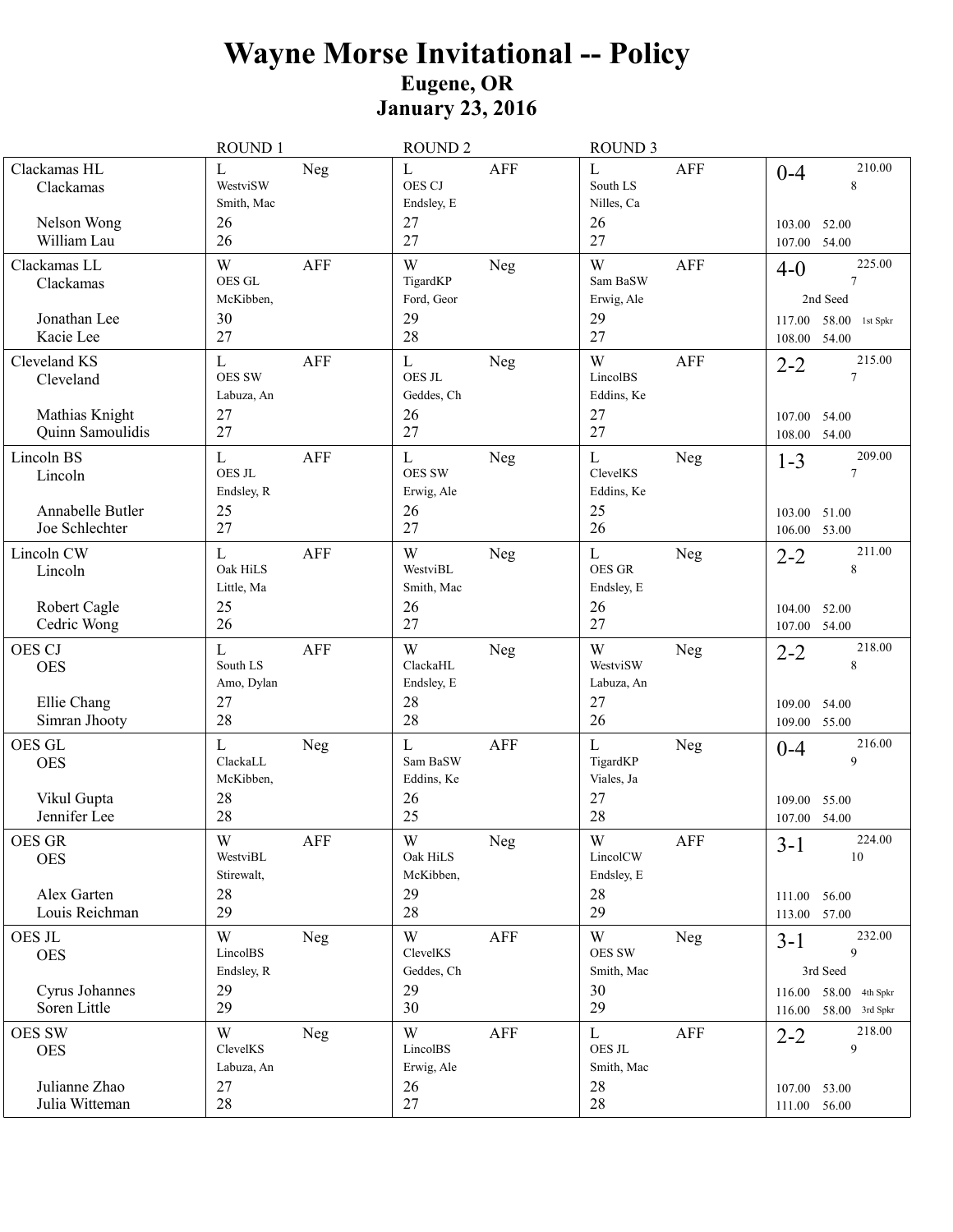## **Wayne Morse Invitational -- Policy Eugene, OR January 23, 2016**

|                                                       | ROUND 1                           |            | <b>ROUND 2</b>                  |            | <b>ROUND 3</b>                    |            |                        |                            |
|-------------------------------------------------------|-----------------------------------|------------|---------------------------------|------------|-----------------------------------|------------|------------------------|----------------------------|
| Oak Hill LS<br>Oak Hill                               | W<br>LincolCW<br>Little, Ma       | Neg        | L<br><b>OES GR</b><br>McKibben, | <b>AFF</b> | W<br>WestviBL<br>Ford, Geor       | <b>AFF</b> | $3-1$                  | 227.00<br>8<br>4th Seed    |
| Laurel Eddins<br>Conrad Sproul                        | 28<br>27                          |            | 29<br>28                        |            | 29<br>28                          |            | 115.00<br>112.00       | 58.00<br>56.00             |
| Sam Barlow SW<br>Sam Barlow<br><b>Austin Schubert</b> | W<br>TigardKP<br>Nilles, Ca<br>28 | <b>AFF</b> | W<br>OES GL<br>Eddins, Ke<br>28 | Neg        | L<br>ClackaLL<br>Erwig, Ale<br>28 | Neg        | $3-1$<br>112.00        | 224.00<br>$\tau$<br>56.00  |
| Rachael Wilczewsi                                     | 27                                |            | 28                              |            | 28                                |            | 112.00                 | 56.00                      |
| South Eugene LS<br>South Eugene                       | W<br><b>OES CJ</b><br>Amo, Dylan  | Neg        | W<br>WestviSW<br>Endsley, R     | <b>AFF</b> | W<br>ClackaHL<br>Nilles, Ca       | Neg        | $4 - 0$                | 232.50<br>6<br>1st Seed    |
| Henry Lininger<br>Leo Saenger                         | 29<br>29                          |            | 29<br>29                        |            | 30<br>29                          |            | 116.50<br>116.00       | 58.00<br>2nd Spkr<br>58.00 |
| <b>Tigard KP</b><br>Tigard                            | L<br>Sam BaSW<br>Nilles, Ca       | Neg        | L<br>ClackaLL<br>Ford, Geor     | <b>AFF</b> | W<br><b>OES GL</b><br>Viales, Ja  | AFF        | $1 - 3$                | 215.00<br>9                |
| Tristan Kelleher<br>Baiden Wright                     | 28<br>26                          |            | 27<br>27                        |            | 28<br>26                          |            | 111.00<br>104.00       | 56.00<br>52.00             |
| Westview BL<br>Westview                               | L<br><b>OES GR</b><br>Stirewalt,  | Neg        | L<br>LincolCW<br>Smith, Mac     | <b>AFF</b> | L<br>Oak HiLS<br>Ford, Geor       | Neg        | $1-3$                  | 217.00<br>$\,8\,$          |
| Maya Bedge<br>Sim Low                                 | 26<br>27                          |            | 27<br>28                        |            | 27<br>27                          |            | 107.00<br>110.00 55.00 | 54.00                      |
| <b>Westview SW</b><br>Westview                        | W<br>ClackaHL<br>Smith, Mac       | <b>AFF</b> | L<br>South LS<br>Endsley, R     | Neg        | L<br><b>OES CJ</b><br>Labuza, An  | <b>AFF</b> | $1 - 3$                | 214.00<br>8                |
| Pranay Sharma<br>Austin Wang                          | 27<br>28                          |            | 26<br>26                        |            | 26<br>27                          |            | 105.00<br>109.00 55.00 | 52.00                      |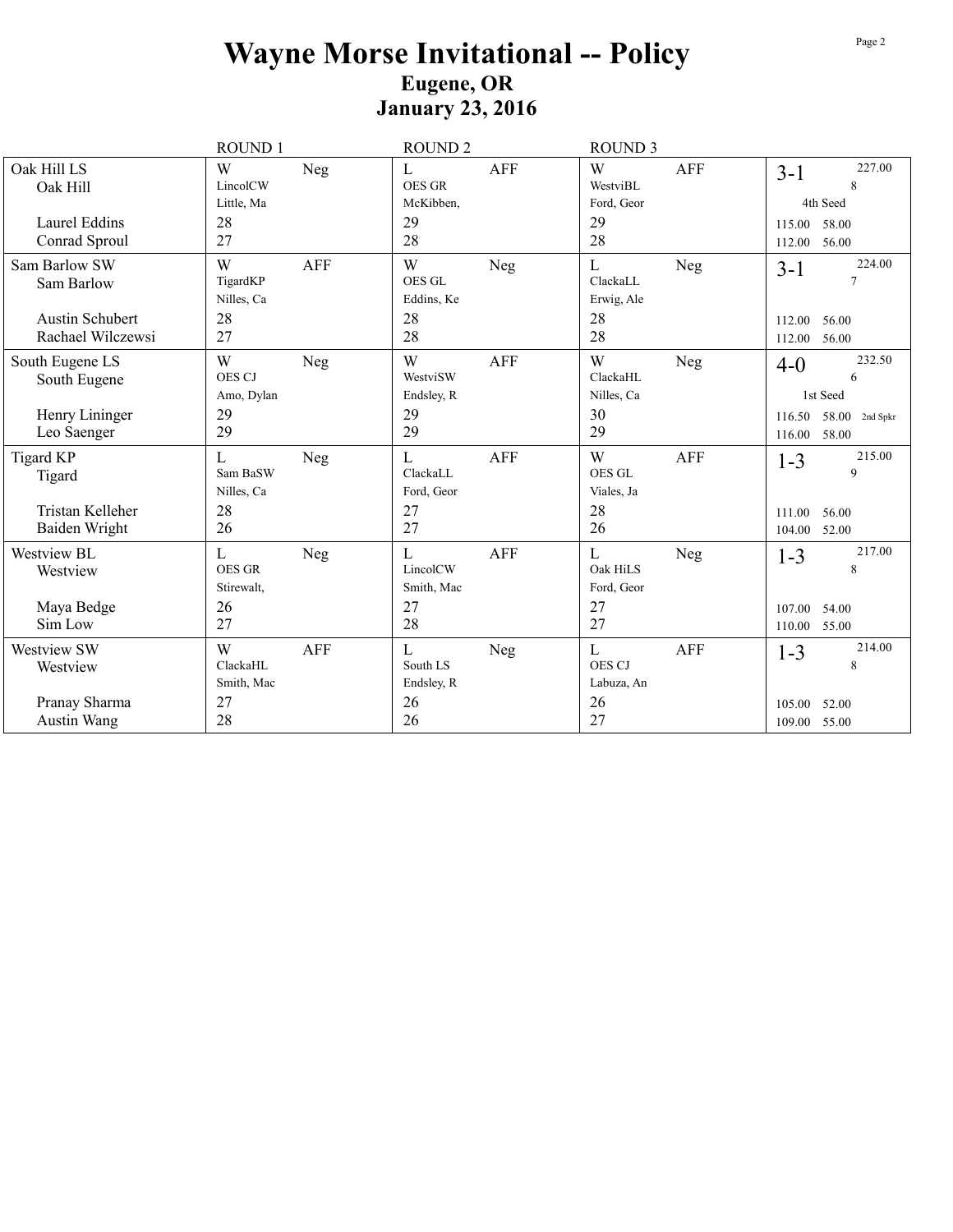|         | <b>Wayne Morse Invitational-- Policy</b><br><b>Eugene, OR</b><br><b>January 23, 2016</b> |                    | Page 3 |
|---------|------------------------------------------------------------------------------------------|--------------------|--------|
| ROUND 1 | ROUND <sub>2</sub>                                                                       | ROUND <sub>3</sub> |        |